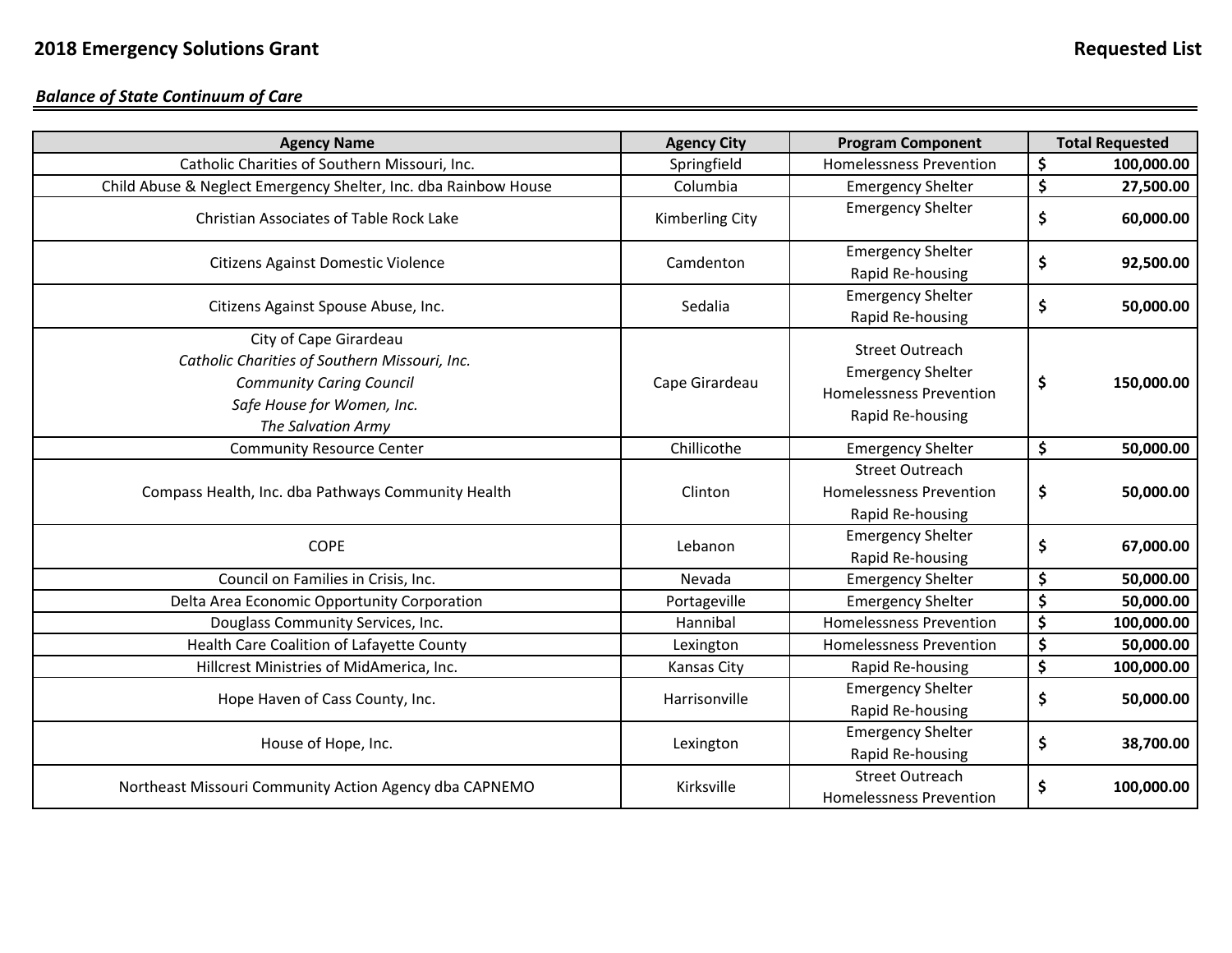*Balance of State Continuum of Care*

| <b>Agency Name</b>                            | <b>Agency City</b>  | <b>Program Component</b>       |    | <b>Total Requested</b> |
|-----------------------------------------------|---------------------|--------------------------------|----|------------------------|
| Ozark Action, Inc.                            | <b>West Plains</b>  | <b>Emergency Shelter</b>       | \$ | 50,000.00              |
|                                               |                     | <b>Emergency Shelter</b>       |    |                        |
| <b>Ozark Family Resource Agency</b>           | Doniphan            | <b>Homelessness Prevention</b> | \$ | 100,000.00             |
|                                               | Rapid Re-housing    |                                |    |                        |
|                                               | Sedalia             | <b>Homelessness Prevention</b> |    |                        |
| Pettis County Community Partnership, Inc.     |                     | Rapid Re-housing               | \$ | 99,750.00              |
| Phoenix Programs, Inc.                        | Columbia            | <b>Street Outreach</b>         | \$ | 50,000.00              |
| Polk County House of Hope, Inc.               | <b>Bolivar</b>      | <b>Emergency Shelter</b>       | \$ | 95,000.00              |
|                                               |                     | Rapid Re-housing               |    |                        |
| Susanna Wesley Family Learning Center, Inc.   | <b>East Prairie</b> | <b>Emergency Shelter</b>       | \$ | 50,000.00              |
|                                               | Parkville           | <b>Street Outreach</b>         | \$ |                        |
| Synergy Services, Inc.                        |                     | <b>Emergency Shelter</b>       |    | 100,000.00             |
| The Salvation Army                            | Columbia            | <b>Emergency Shelter</b>       | \$ | 50,000.00              |
| The Salvation Army                            | Jefferson City      | <b>Emergency Shelter</b>       | \$ | 50,000.00              |
|                                               |                     | <b>Emergency Shelter</b>       |    |                        |
| True North of Columbia, Inc.                  | Columbia            | <b>Homelessness Prevention</b> | \$ | 50,000.00              |
|                                               |                     | Rapid Re-housing               |    |                        |
|                                               | Columbia            | <b>Homelessness Prevention</b> |    |                        |
| <b>Voluntary Action Center</b>                |                     | Rapid Re-housing               | \$ | 50,000.00              |
| Welcome Home, Inc.                            | Columbia            | <b>Emergency Shelter</b>       | \$ | 50,000.00              |
| West Central Missouri Community Action Agency |                     | <b>Street Outreach</b>         |    |                        |
|                                               | Appleton City       | <b>Emergency Shelter</b>       | \$ | 155,085.00             |
|                                               |                     | Rapid Re-housing               |    |                        |

**\$ 2,135,535.00**

| <b>Balance of State CoC by Category</b> |    |              |  |  |  |  |
|-----------------------------------------|----|--------------|--|--|--|--|
| <b>Street Outreach</b>                  |    | 176,882.00   |  |  |  |  |
| <b>Emergency Shelter</b>                | \$ | 783,370.00   |  |  |  |  |
| <b>Homelessness Prevention</b>          | Ś  | 468,900.00   |  |  |  |  |
| Rapid Re-housing                        | \$ | 553,580.00   |  |  |  |  |
| <b>HMIS</b>                             | Ś  | 83,487.00    |  |  |  |  |
| Administration                          | S  | 69,316.00    |  |  |  |  |
| <b>Total Requested in CoC</b>           |    | 2,135,535.00 |  |  |  |  |
|                                         |    |              |  |  |  |  |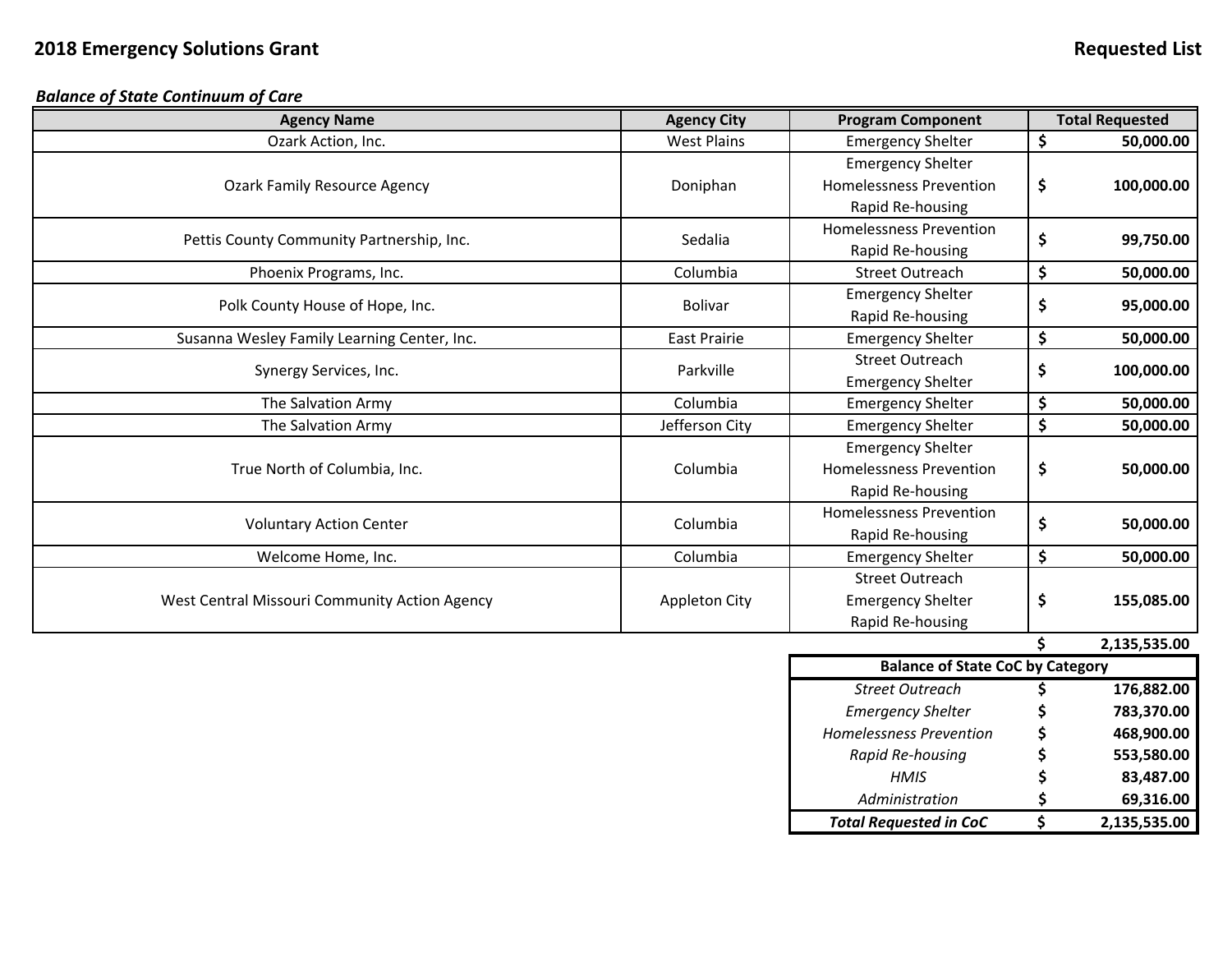*Joplin/Jasper, Newton Counties Continuum of Care*

| <b>Agency Name</b>                                | <b>Agency City</b> | <b>Program Component</b> |  | <b>Total Requested</b> |
|---------------------------------------------------|--------------------|--------------------------|--|------------------------|
| Catholic Charities of Southern Missouri, Inc.     | Joplin             | Homelessness Prevention  |  | 100,000.00             |
| Children's Haven of Southwest Missouri, Inc.      | Joplin             | <b>Emergency Shelter</b> |  | 50,000.00              |
| Economic Security Corporation of Southwest Area   | Joplin             | <b>Emergency Shelter</b> |  | 21,000.00              |
| Family Self-Help Center, Inc. dba Lafayette House | Joplin             | <b>Emergency Shelter</b> |  | 50,000.00              |
| The Salvation Army                                | Joplin             | Rapid Re-housing         |  | 50,000.00              |
|                                                   |                    |                          |  | 271,000.00             |

| <b>Joplin CoC by Category</b>  |    |            |  |  |  |
|--------------------------------|----|------------|--|--|--|
| <b>Street Outreach</b>         |    | 20,000.00  |  |  |  |
| <b>Emergency Shelter</b>       | S  | 94,720.00  |  |  |  |
| <b>Homelessness Prevention</b> | \$ | 95,000.00  |  |  |  |
| Rapid Re-housing               | S  | 47,500.00  |  |  |  |
| <b>HMIS</b>                    | S  | 3,215.00   |  |  |  |
| Administration                 |    | 10,565.00  |  |  |  |
| <b>Total Requested in CoC</b>  |    | 271,000.00 |  |  |  |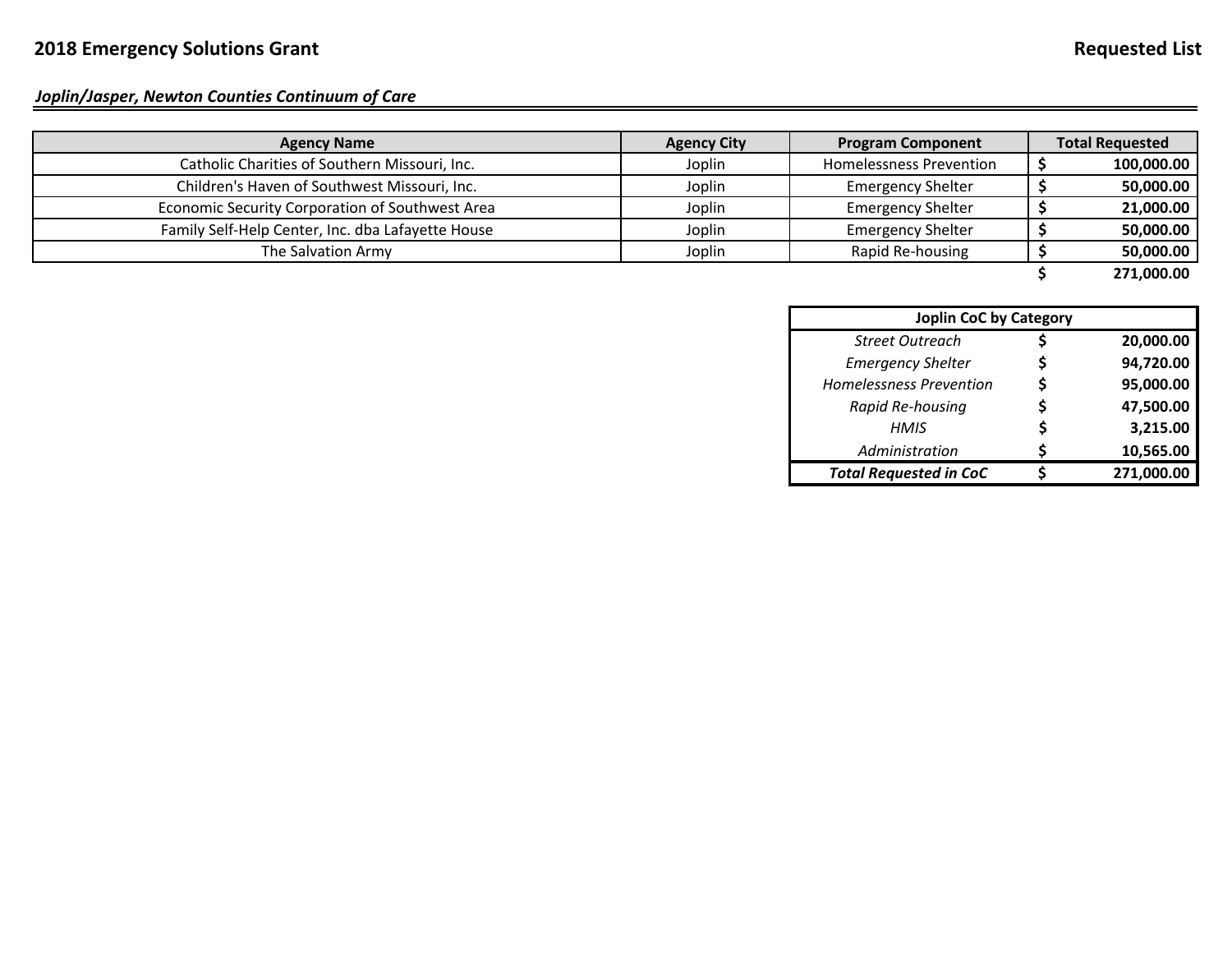### *Kansas City/Independence/Lee's Summit/Jackson and Wyandotte Counties Continuum of Care*

| <b>Agency Name</b>                           | <b>Agency City</b> | <b>Program Component</b>       |  | <b>Total Requested</b> |
|----------------------------------------------|--------------------|--------------------------------|--|------------------------|
|                                              |                    |                                |  |                        |
| Community LINC                               | Kansas City        | Rapid Re-housing               |  | 50,000.00              |
| Community Services League of Jackson County  | Independence       | <b>Homelessness Prevention</b> |  | 50,000.00              |
| Hillcrest Transitional Housing of MidAmerica | Kansas City        | <b>Emergency Shelter</b>       |  | 50,000.00              |
|                                              |                    | Rapid Re-housing               |  |                        |
| Hope House, Inc.                             | Lee's Summit       | <b>Emergency Shelter</b>       |  | 50,000.00              |
| reStart, Inc.                                | Kansas City        | <b>Emergency Shelter</b>       |  | 50,000.00              |
|                                              |                    | <b>Emergency Shelter</b>       |  | 50,000.00              |
| Rose Brooks Center, Inc.                     | Kansas City        | Rapid Re-housing               |  |                        |
| Synergy Services, Inc.                       | Parkville          | <b>Street Outreach</b>         |  | 50,000.00              |
| The Salvation Army                           | Independence       | <b>Emergency Shelter</b>       |  | 50,000.00              |

**\$ 400,000.00**

| <b>Kansas City CoC by Category</b> |   |            |
|------------------------------------|---|------------|
| <b>Street Outreach</b>             |   | 50,000.00  |
| <b>Emergency Shelter</b>           |   | 187,500.00 |
| <b>Homelessness Prevention</b>     | S | 47,500.00  |
| Rapid Re-housing                   |   | 101,200.00 |
| <b>HMIS</b>                        |   | 6,300.00   |
| Administration                     |   | 7,500.00   |
| <b>Total Requested in CoC</b>      |   | 400,000.00 |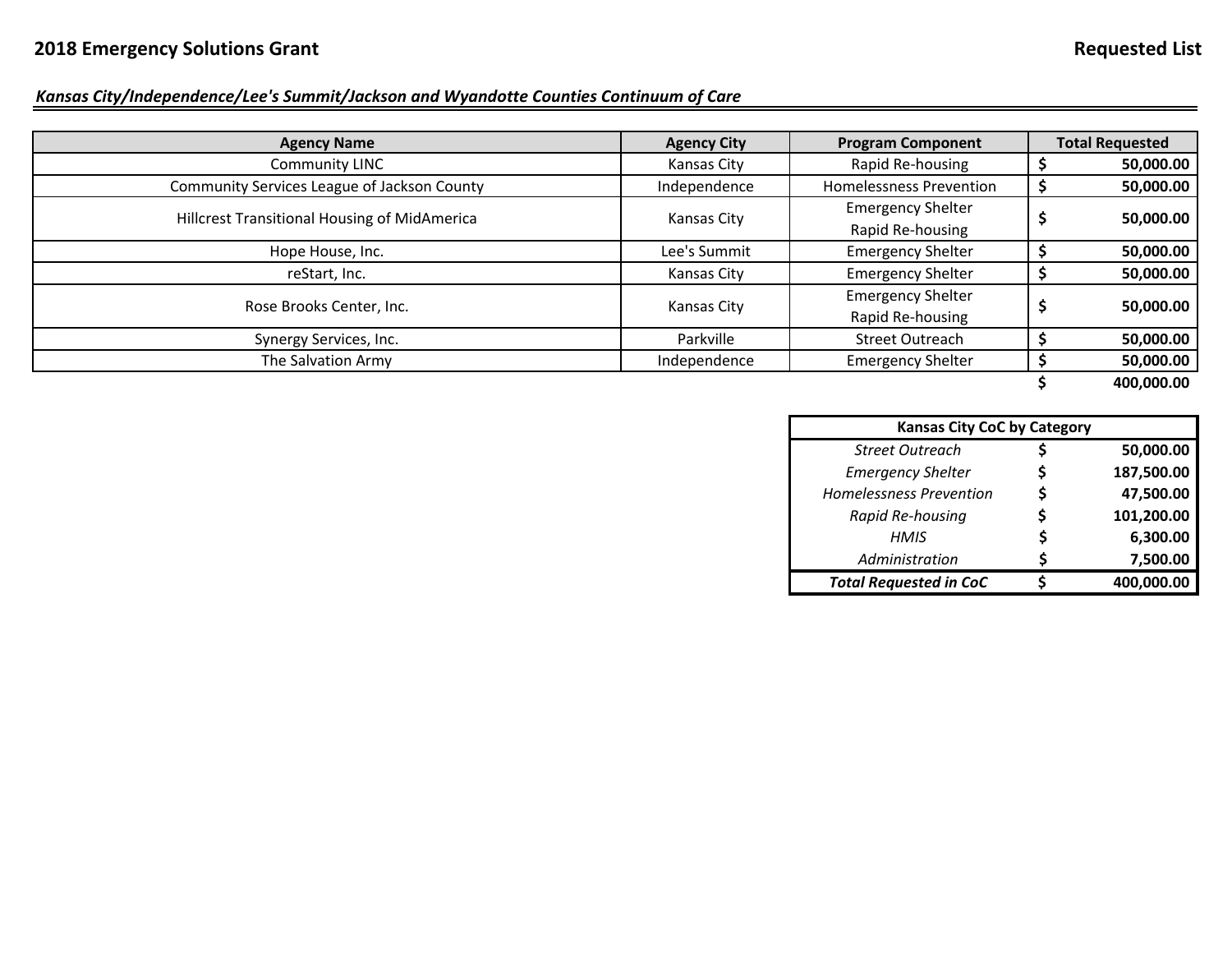# **2018 Emergency Solutions Grant Requested List**

# *Springfield/Greene, Christian, Webster Counties Continuum of Care*

| <b>Agency Name</b>                             | <b>Agency City</b> | <b>Program Component</b>                     | <b>Total Requested</b> |
|------------------------------------------------|--------------------|----------------------------------------------|------------------------|
| Catholic Charities of Southern Missouri, Inc.  | Springfield        | <b>Homelessness Prevention</b>               | 81,511.00              |
| City of Springfield                            |                    |                                              |                        |
| Council of Churches of the Ozarks, Inc.        |                    | <b>Emergency Shelter</b><br>Rapid Re-housing |                        |
| Family Violence Center, Inc. dba Harmony House |                    |                                              |                        |
| <b>Great Circle</b>                            | Springfield        |                                              | 150,000.00             |
| The Kitchen, Inc.                              |                    |                                              |                        |
| The Salvation Army                             |                    |                                              |                        |
|                                                |                    |                                              | 231.511.00             |

| <b>Springfield CoC by Category</b> |  |            |  |  |  |
|------------------------------------|--|------------|--|--|--|
| <b>Street Outreach</b>             |  |            |  |  |  |
| <b>Emergency Shelter</b>           |  | 85,600.00  |  |  |  |
| <b>Homelessness Prevention</b>     |  | 77,436.00  |  |  |  |
| Rapid Re-housing                   |  | 56,900.00  |  |  |  |
| <b>HMIS</b>                        |  |            |  |  |  |
| Administration                     |  | 11,575.00  |  |  |  |
| <b>Total Requested in CoC</b>      |  | 231,511.00 |  |  |  |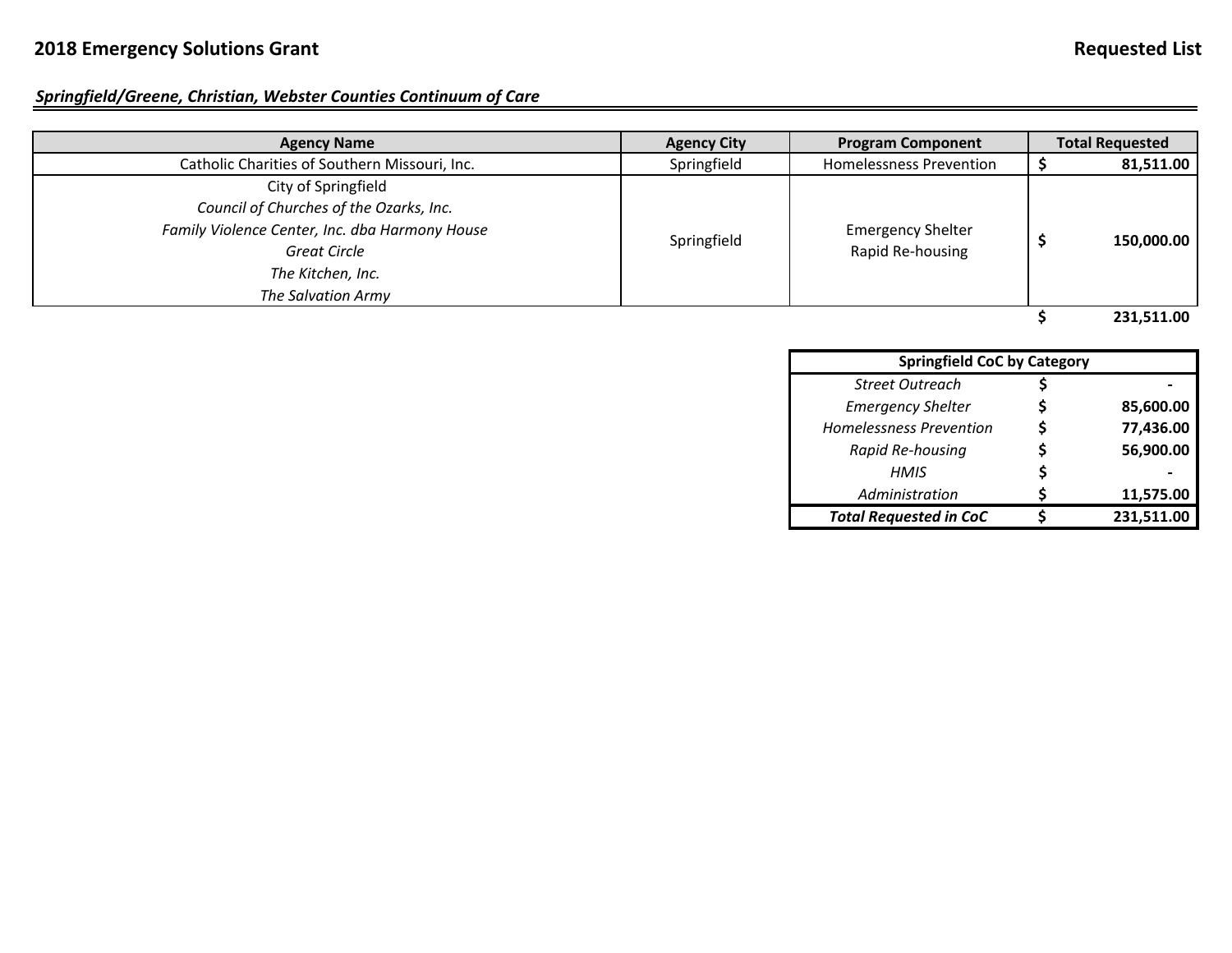#### *St. Charles, Lincoln, Warren Counties Continuum of Care*

| <b>Agency Name</b>                | <b>Agency City</b> | <b>Program Component</b>       | <b>Total Requested</b> |
|-----------------------------------|--------------------|--------------------------------|------------------------|
| Our Lady's Inn                    | Defiance           | <b>Emergency Shelter</b>       | 50,000.00              |
|                                   |                    | Street Outreach                |                        |
| Sts. Joachim and Ann Care Service | St. Charles        | <b>Homelessness Prevention</b> | 100,000.00             |
|                                   |                    | Rapid Re-housing               |                        |
| Youth In Need                     | St. Charles        | <b>Emergency Shelter</b>       | 50,000.00              |
|                                   |                    |                                | 200,000.00             |

| <b>St. Charles CoC by Category</b> |    |            |  |  |  |
|------------------------------------|----|------------|--|--|--|
| <b>Street Outreach</b>             |    | 38,000.00  |  |  |  |
| <b>Emergency Shelter</b>           | S  | 100,000.00 |  |  |  |
| <b>Homelessness Prevention</b>     | \$ | 25,000.00  |  |  |  |
| Rapid Re-housing                   |    | 32,000.00  |  |  |  |
| HMIS                               | S  |            |  |  |  |
| Administration                     | ς  | 5,000.00   |  |  |  |
| <b>Total Requested in CoC</b>      |    | 200,000.00 |  |  |  |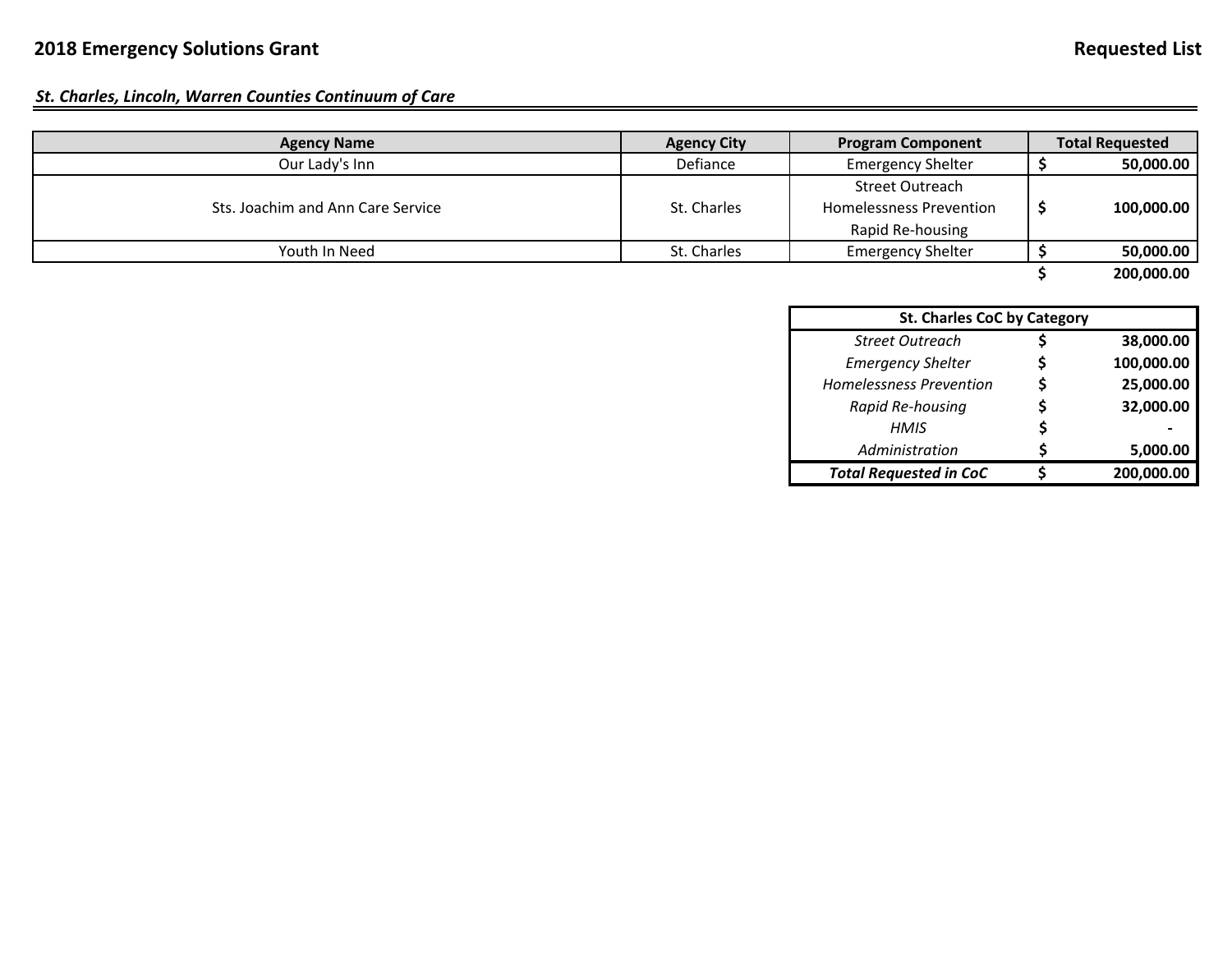### *St. Joseph/Andrew, Buchanan, DeKalb Counties Continuum of Care*

| <b>Agency Name</b>                                          | <b>Agency City</b> | <b>Program Component</b> | <b>Total Requested</b> |
|-------------------------------------------------------------|--------------------|--------------------------|------------------------|
| <b>Community Missions Corporation</b>                       | St. Joseph         | <b>Street Outreach</b>   | 50,000.00              |
| Hillcrest Transitional Housing of MidAmerica                |                    | <b>Emergency Shelter</b> |                        |
|                                                             | St. Joseph         | Rapid Re-housing         | 100,000.00             |
| Hillcrest Transitional Housing of MidAmerica                | Kansas City        | <b>Emergency Shelter</b> | 50,000.00              |
| Interfaith Community Services, Inc. dba InterServ           | St. Joseph         | Rapid Re-housing         | 50,000.00              |
| The Salvation Army                                          | St. Joseph         | <b>Emergency Shelter</b> | 50,000.00              |
| Young Women's Christian Association of St. Joseph, Missouri | St. Joseph         | <b>Emergency Shelter</b> | 50,000.00              |
|                                                             |                    |                          | 350,000.00             |

| <b>St. Joseph CoC by Category</b> |    |            |  |
|-----------------------------------|----|------------|--|
| <b>Street Outreach</b>            |    | 47,500.00  |  |
| <b>Emergency Shelter</b>          | S  | 150,000.00 |  |
| <b>Homelessness Prevention</b>    | \$ |            |  |
| Rapid Re-housing                  | S  | 145,000.00 |  |
| <b>HMIS</b>                       | S  |            |  |
| Administration                    |    | 7,500.00   |  |
| <b>Total Requested in CoC</b>     |    | 350,000.00 |  |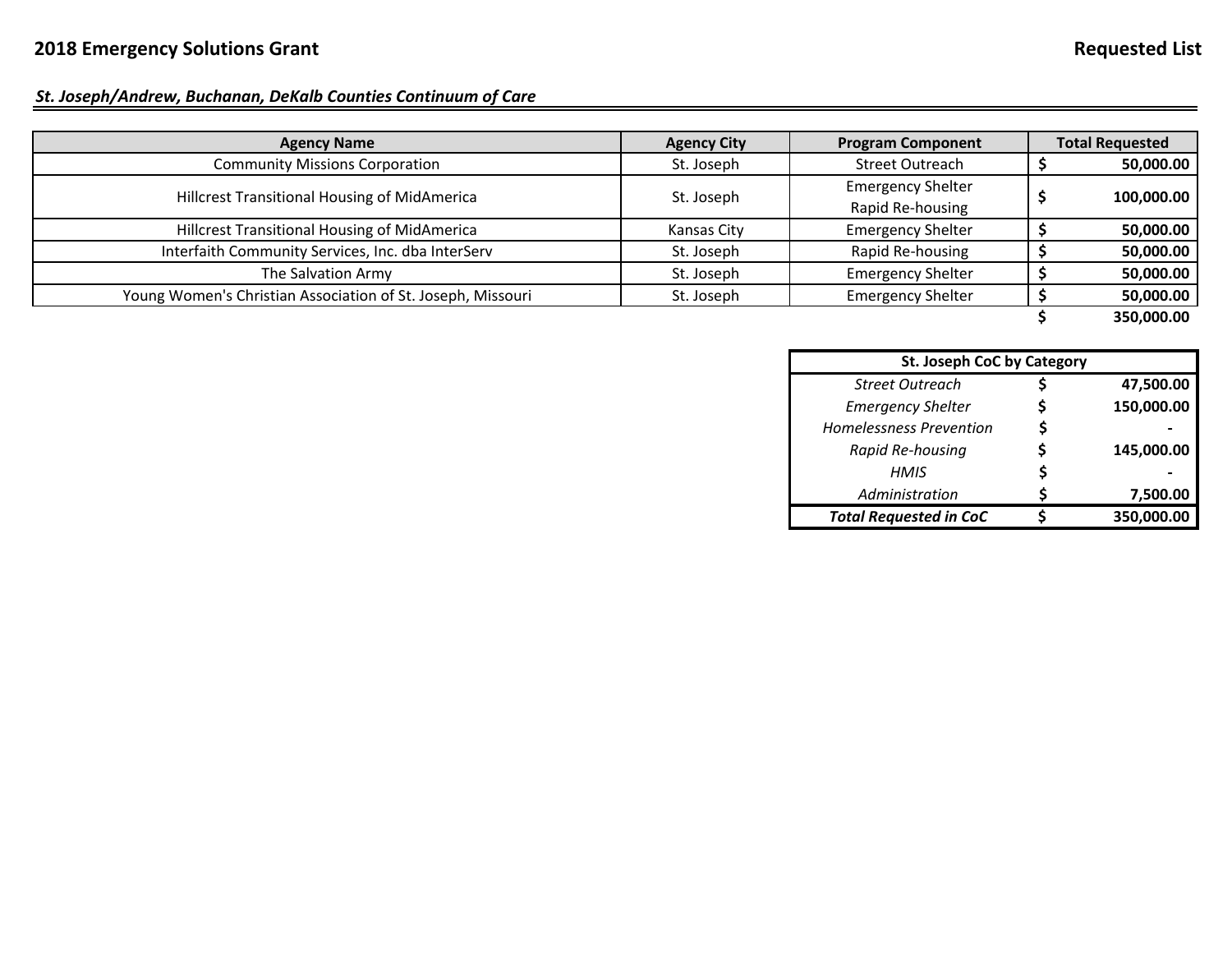*St. Louis City Continuum of Care*

| <b>Agency Name</b>                         | <b>Agency City</b> | <b>Program Component</b>                           | <b>Total Requested</b> |
|--------------------------------------------|--------------------|----------------------------------------------------|------------------------|
| ArchCity Defenders, Inc.                   | St. Louis          | Rapid Re-housing                                   | 50,000.00              |
| <b>Employment Connection</b>               | St. Louis          | Rapid Re-housing                                   | 50,000.00              |
| Epworth Children and Family Services, Inc. | St. Louis          | <b>Street Outreach</b>                             | 50,000.00              |
| Interfaith Residence dba Doorways          | St. Louis          | <b>Homelessness Prevention</b><br>Rapid Re-housing | 50,000.00              |
| Our Lady's Inn                             | St. Louis          | <b>Emergency Shelter</b>                           | 50,000.00              |
| Peter & Paul Community Services, Inc.      | St. Louis          | <b>Emergency Shelter</b>                           | 50,000.00              |
| St. Martha's Hall                          | St. Louis          | <b>Emergency Shelter</b>                           | 50,000.00              |
|                                            |                    |                                                    |                        |

**\$ 350,000.00**

| <b>St. Louis City CoC by Category</b> |    |            |  |
|---------------------------------------|----|------------|--|
| <b>Street Outreach</b>                | S  | 50,000.00  |  |
| <b>Emergency Shelter</b>              | S  | 147,500.00 |  |
| <b>Homelessness Prevention</b>        | \$ | 21,100.00  |  |
| Rapid Re-housing                      | S  | 123,900.00 |  |
| <b>HMIS</b>                           | \$ |            |  |
| Administration                        | S  | 7,500.00   |  |
| <b>Total Requested in CoC</b>         |    | 350,000.00 |  |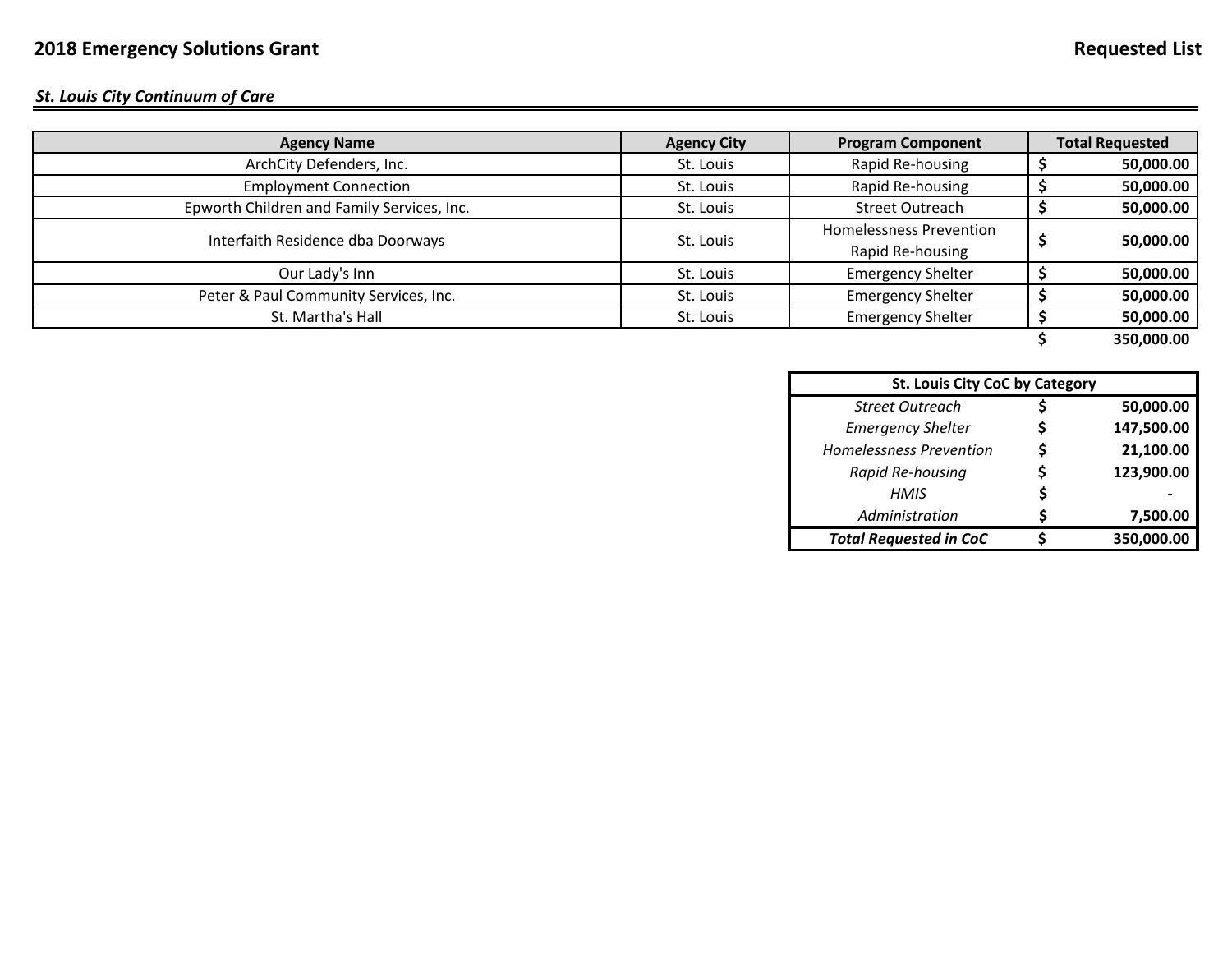#### *St. Louis County Continuum of Care*

| <b>Agency Name</b>                         | <b>Agency City</b> | <b>Program Component</b> |  | <b>Total Requested</b> |
|--------------------------------------------|--------------------|--------------------------|--|------------------------|
| ArchCity Defenders, Inc.                   | St. Louis          | Rapid Re-housing         |  | 50,000.00              |
| <b>Employment Connection</b>               | St. Louis          | Rapid Re-housing         |  | 50,000.00              |
| Epworth Children and Family Services, Inc. | St. Louis          | <b>Emergency Shelter</b> |  | 50,000.00              |
|                                            |                    | <b>Emergency Shelter</b> |  |                        |
| Interfaith Residence dba Doorways          | St. Louis          | Rapid Re-housing         |  | 50,000.00              |
| Loaves and Fishes For St. Louis, Inc.      | Maryland Heights   | <b>Emergency Shelter</b> |  | 50,000.00              |
| Youth in Need                              | St. Louis          | <b>Emergency Shelter</b> |  | 50,000.00              |
|                                            |                    |                          |  | 300,000.00             |

| <b>St. Louis County CoC by Category</b> |  |            |  |
|-----------------------------------------|--|------------|--|
| <b>Street Outreach</b>                  |  |            |  |
| <b>Emergency Shelter</b>                |  | 172,350.00 |  |
| <b>Homelessness Prevention</b>          |  |            |  |
| Rapid Re-housing                        |  | 122,650.00 |  |
| <b>HMIS</b>                             |  |            |  |
| Administration                          |  | 5,000.00   |  |
| <b>Total Requested in CoC</b>           |  | 300,000.00 |  |